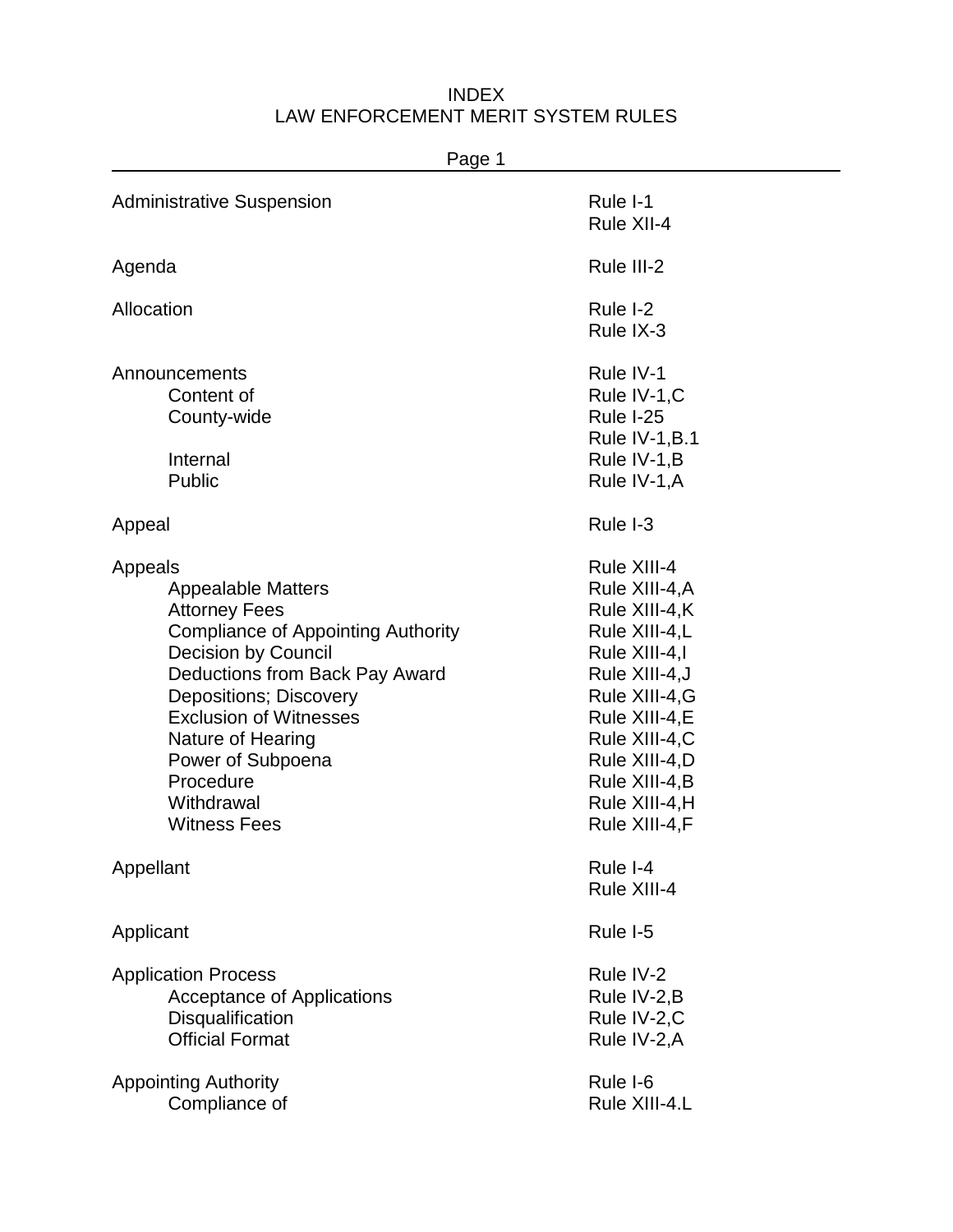| Page 2                                    |                  |
|-------------------------------------------|------------------|
| Appointment(s)                            | Rule I-7         |
|                                           | <b>Rule VII</b>  |
| Assignment                                | Rule VII-8       |
| Emergency                                 | <b>Rule I-32</b> |
|                                           | Rule VII-6       |
| Intermittent                              | Rule VII-3       |
| Lateral                                   | Rule VII-7       |
| Regular                                   | Rule VII-1       |
| Rehire                                    | Rule VII-4       |
| Reinstatement                             | Rule VII-5       |
| Temporary                                 | Rule VII-2       |
| Arizona Revised Statutes (ARS)            | Rule I-8         |
| Audit                                     | Rule I-9         |
|                                           | Rule IX-3,B      |
| Basic Objectives (See Purpose)            | Rule II-1        |
| Candidate                                 | Rule I-12        |
| Certification                             | Rule I-13        |
| Availability of Eligible Applicants       | Rule VI-2,C      |
| <b>Breaking Certification Ties</b>        | Rule VI-4        |
| <b>Multiple Vacancies</b>                 | Rule VI-2, B.2   |
| Number of Names of Eligible Applicants    | Rule VI-2, B     |
| <b>Request for Eligible Applicants</b>    | Rule VI-1        |
| <b>Request Procedures</b>                 | Rule VI-2, A     |
| Selection from Eligible Applicants        | Rule VI-6        |
| <b>Selective Certification</b>            | Rule VI-3        |
| Single Vacancy                            | Rule VI-2, B.1   |
| <b>Timeliness of Selection Process</b>    | Rule VI-5        |
| <b>Class Specification(s)</b>             | Rule I-14        |
| Interpretation of                         | Rule IX-2        |
| Classification                            | Rule I-15        |
| <b>Classification System</b>              | Rule I-16        |
|                                           | <b>Rule IX</b>   |
| <b>Allocation/Reallocation Procedures</b> | Rule IX-3        |
| Interpretation of Class Specifications    | Rule IX-2        |
| Nature of Plan                            | Rule IX-1        |

Reallocation of Existing Positions **Rule IX-3,C**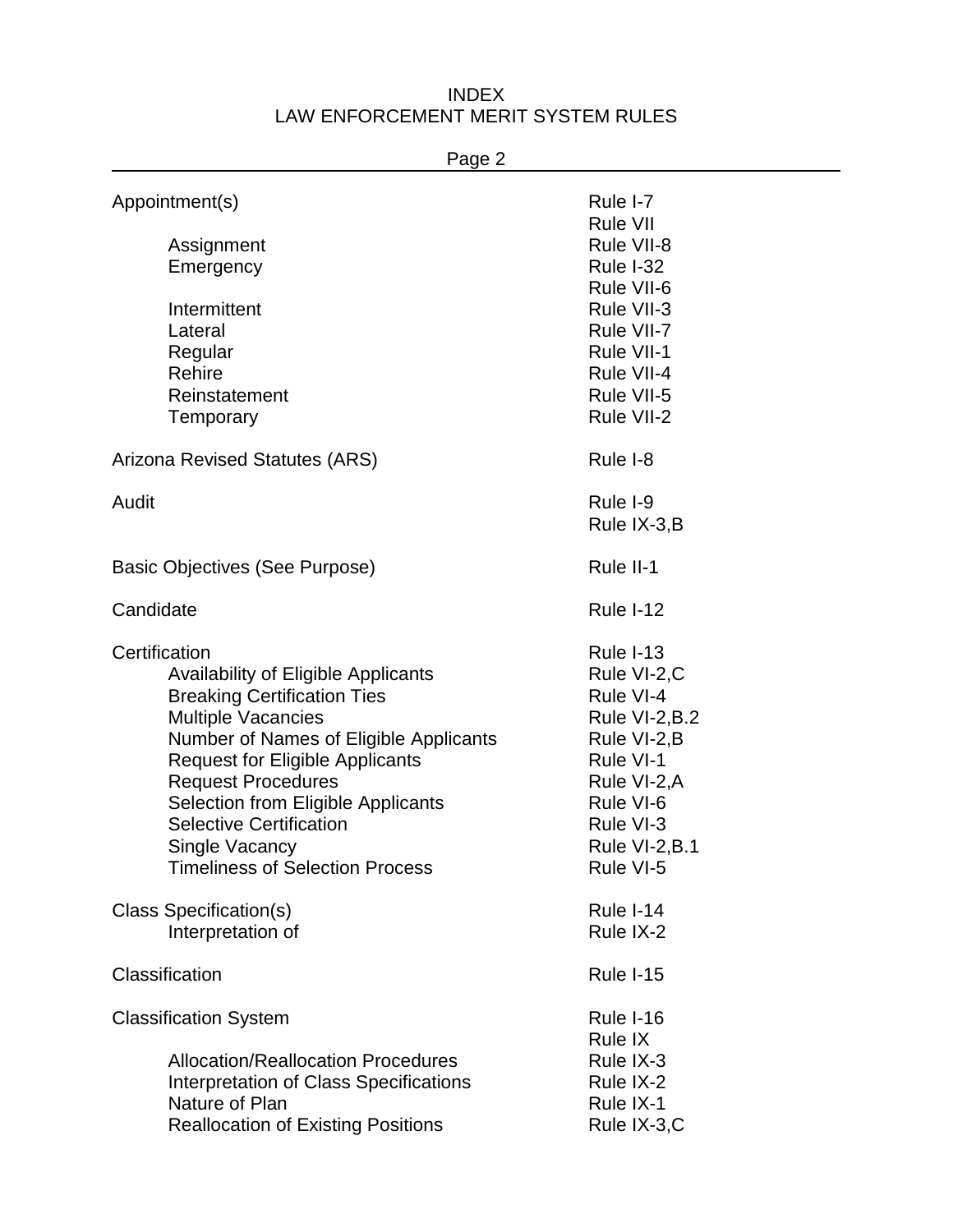| Page 3                                                                                                                                                |                                                                                                                              |  |
|-------------------------------------------------------------------------------------------------------------------------------------------------------|------------------------------------------------------------------------------------------------------------------------------|--|
| Compensation                                                                                                                                          | Rule I-18                                                                                                                    |  |
| <b>Compensation Plan</b>                                                                                                                              | <b>Rule XVI</b>                                                                                                              |  |
| Conflict (With Federal & State Requirements)                                                                                                          | Rule II-8                                                                                                                    |  |
| Council (Law Enforcement Merit System)<br>Appeals<br>Procedures                                                                                       | Rule I-20<br>Rule XIII-4<br>Rule III                                                                                         |  |
| County                                                                                                                                                | Rule I-21                                                                                                                    |  |
| <b>County Employee</b>                                                                                                                                | Rule I-23                                                                                                                    |  |
| Delegation of Responsibility                                                                                                                          | Rule II-6                                                                                                                    |  |
| Demotion<br>Involuntary<br><b>Disciplinary</b><br><b>Failure of Promotional Probation</b><br>Notice of<br>Voluntary                                   | Rule I-26<br>Rule XII-3, B.3<br>Rule VIII-3, A<br>Rule VIII-3, A.2<br>Rule VIII-3, A.1<br>Rule VIII-3, A.3<br>Rule VIII-3, B |  |
| Department                                                                                                                                            | Rule I-27                                                                                                                    |  |
| Designee                                                                                                                                              | Rule I-28                                                                                                                    |  |
| <b>Details</b>                                                                                                                                        | Rule I-29<br>Rule VIII-5                                                                                                     |  |
| Depositions; Discovery                                                                                                                                | Rule XIII-4, G                                                                                                               |  |
| <b>Disciplinary Actions</b><br>Demotion                                                                                                               | <b>Rule XII</b><br>Rule I-26<br>Rule XII-3, B.3                                                                              |  |
| <b>Dismissal</b>                                                                                                                                      | Rule I-30<br>Rule XII-3, B.4                                                                                                 |  |
| <b>Effective Date</b><br><b>Formal Discipline</b><br>Informal Discipline<br>Letter of Counseling<br>Letter of Reprimand<br><b>Pre-Action Meetings</b> | Rule XII-6<br>Rule XII-3, B<br>Rule XII-3,A<br>Rule XII-3, A.2<br>Rule XII-3, B.1<br>Rule XII-2                              |  |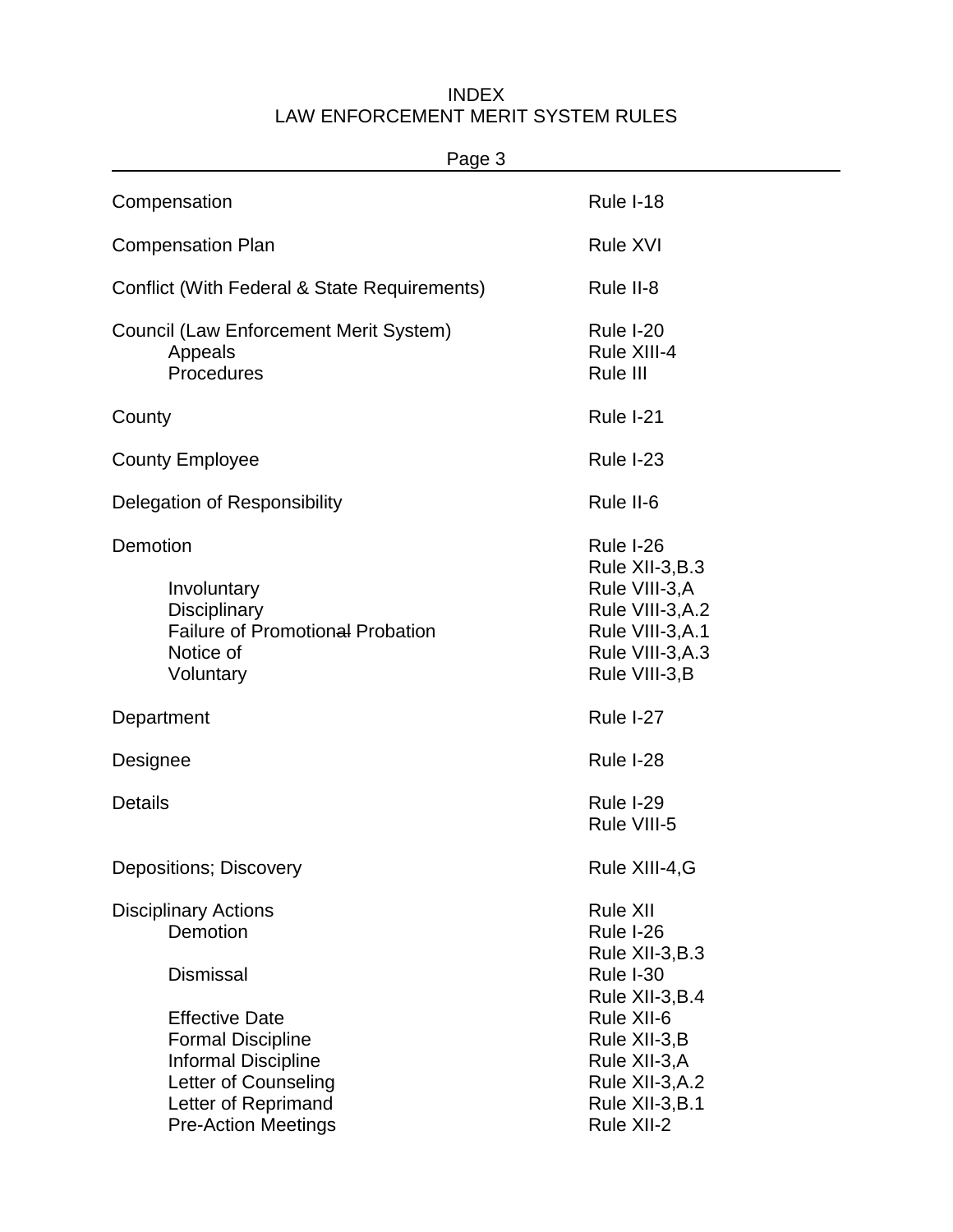| Page 4                                                                                                                                                                                                                                                                                                                                                                                                |                                                                                                                                                                                          |
|-------------------------------------------------------------------------------------------------------------------------------------------------------------------------------------------------------------------------------------------------------------------------------------------------------------------------------------------------------------------------------------------------------|------------------------------------------------------------------------------------------------------------------------------------------------------------------------------------------|
| Disciplinary Actions (cont.)<br>Suspension<br><b>Verbal Counseling</b>                                                                                                                                                                                                                                                                                                                                | Rule I-61<br>Rule XII-3, B.2<br>Rule XII-3, A.1                                                                                                                                          |
|                                                                                                                                                                                                                                                                                                                                                                                                       |                                                                                                                                                                                          |
| <b>Discrimination Grievance</b>                                                                                                                                                                                                                                                                                                                                                                       | Rule XIII-3                                                                                                                                                                              |
| <b>Dismissal</b>                                                                                                                                                                                                                                                                                                                                                                                      | Rule I-30<br>Rule XI-2<br>Rule XII-3, B.4                                                                                                                                                |
| Disqualification of Applicants                                                                                                                                                                                                                                                                                                                                                                        | Rule IV-2,C                                                                                                                                                                              |
| <b>Eligible Applicant</b>                                                                                                                                                                                                                                                                                                                                                                             | Rule I-31                                                                                                                                                                                |
| <b>Employee Performance Management Process</b>                                                                                                                                                                                                                                                                                                                                                        | <b>Rule XV</b>                                                                                                                                                                           |
| Examinations<br><b>Adjustment of Errors</b><br>Character of<br>Conduct of<br>Inspection of<br>Investigations<br><b>Medical &amp; Behavioral Science</b><br><b>Notice of Results</b><br><b>Oral Examinations</b><br><b>Rating Training &amp; Experience</b><br>Records<br><b>Results, Notice</b><br><b>Scores and Passing Points</b><br><b>Special Examinations</b><br>Veteran's/Disability Preference | Rule IV-15<br>Rule IV-3<br>Rule IV-4<br>Rule IV-14<br>Rule IV-7<br>Rule IV-11<br>Rule IV-9<br>Rule IV-8<br>Rule IV-6<br>Rule IV-12<br>Rule IV-9<br>Rule IV-5<br>Rule IV-10<br>Rule IV-13 |
| <b>Exempt Employee</b>                                                                                                                                                                                                                                                                                                                                                                                | <b>Rule I-33</b>                                                                                                                                                                         |
| Federal and State Requirements, Conflict With                                                                                                                                                                                                                                                                                                                                                         | Rule II-8                                                                                                                                                                                |
| <b>Full-Time Position</b>                                                                                                                                                                                                                                                                                                                                                                             | Rule I-34                                                                                                                                                                                |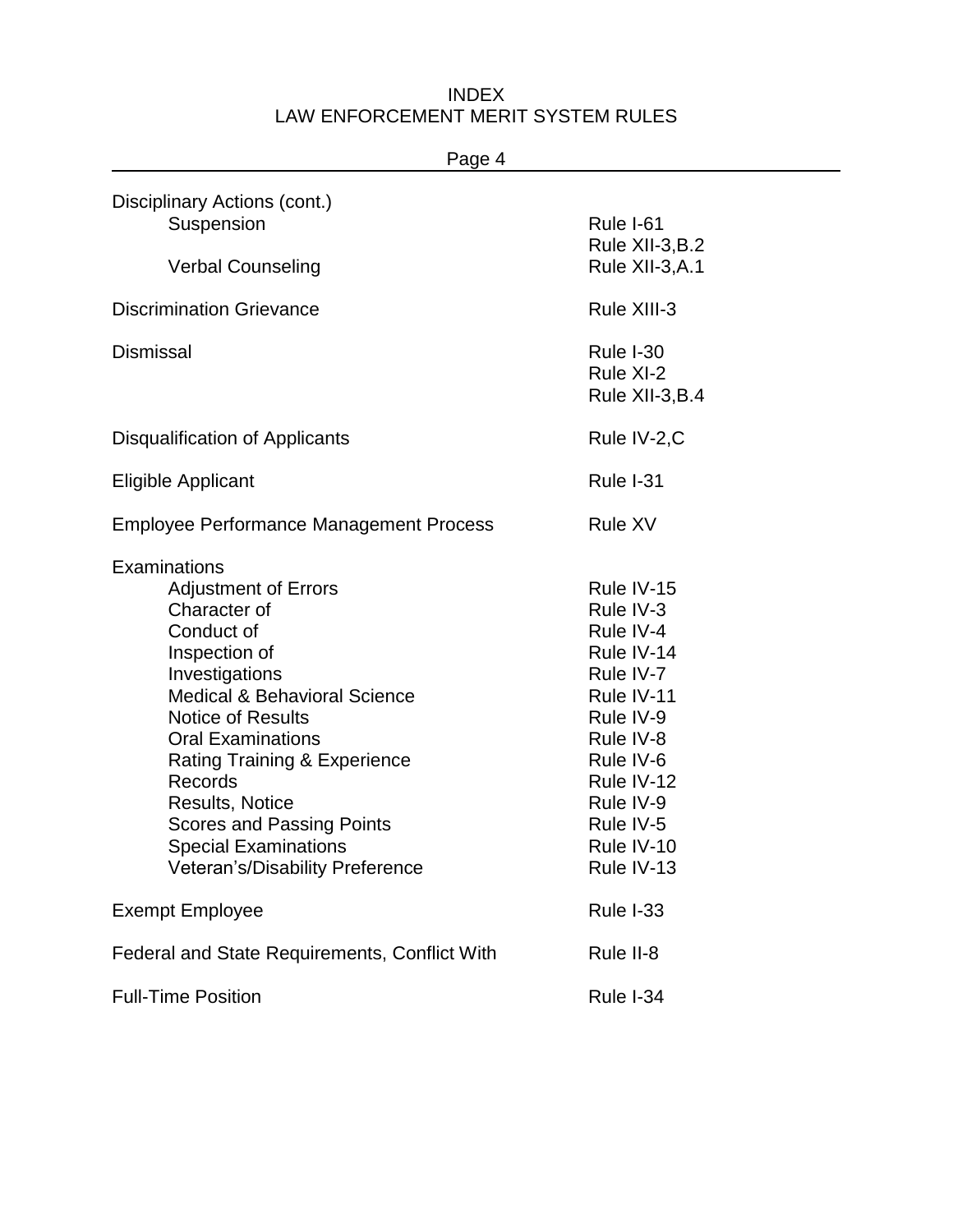Page 5 General Provisions **Rule II Rule II Rule II Rule II** Basic Objectives **Rule II-1** Rule II-1 Conflict with Federal & State Requirements Rule II-8 Delegation of Responsibility **Rule II-6** Rule II-6 Jurisdiction **Rule II-3** Membership in Organizations **Rule II-4** Rule II-4 Reprisals **Reprisals** Rule II-2 Service of Notice **Rule II-5 Rule II-5** Severability **Rule II-7 Rule II-7** Grievance **Rule I-35** and Rule I-35 Grievance System and Appeals **Rule XIII** Rule XIII Alleging Discrimination/Harassment Rule XIII-3 General **General** Rule XIII-1 Matters Not Grievable **Rule XIII-2, B** Not Alleging Discrimination Rule XIII-2 Procedure Rule XIII-2, C, D, E, F Rule XIII-3,A Time Requirements **Rule XIII-2,D** Hearing Officers **Rule XIII-4, B.3 Hearings** Exclusion of Witnesses Rule XIII-4, E Nature **Nature Rule XIII-4, C** Notice of Rule XIII-4, B.5 Time For Rule XIII-4, B.4 Intermittent Employee Rule I-36 Intermittent Appointment **Rule VII-3** Rule VII-3 Interpretation of Class Specifications **Rule IX-2** Rule IX-2 Minimum Qualifications **Rule IX-2,C** Rule IX-2,C Nature and Interpretation of Rule IX-2, Rule IX-2, A Title of Position **Rule IX-2,B** Intradepartmental Announcements Rule I-37 Rule IV-1,B.2 Investigations, Examinations **Rule IV-7** Rule IV-7 Jurisdiction Rule II-3 Rule XIII-4,A.2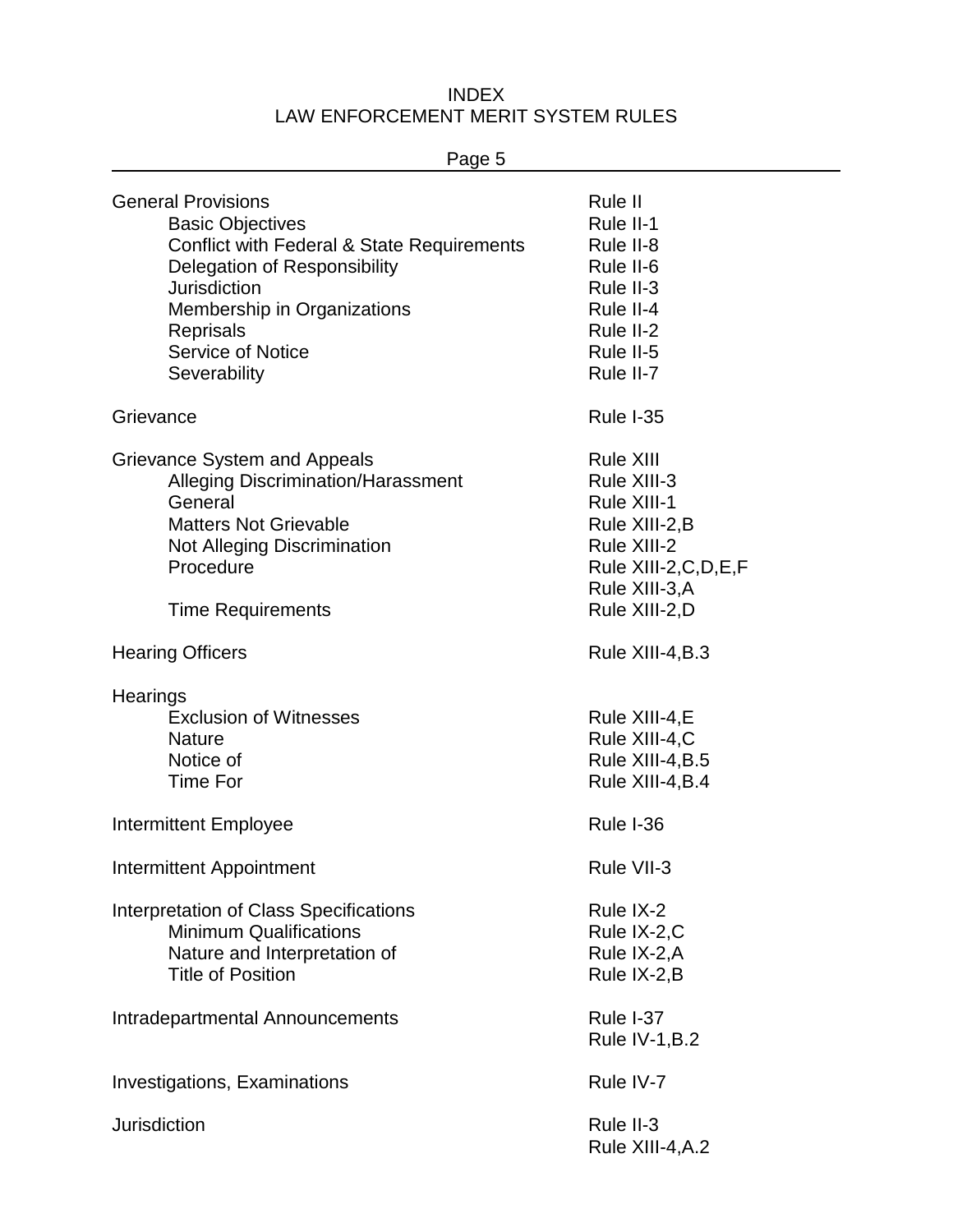| Page 6                                                                                                                        |                                                                                         |
|-------------------------------------------------------------------------------------------------------------------------------|-----------------------------------------------------------------------------------------|
| Layoff<br><b>Bump Rights</b><br><b>Notification Procedure</b><br>Order of<br><b>Pre-Layoff Reappointment</b><br>Reinstatement | Rule I-39<br>Rule XI-4<br>Rule XI-7<br>Rule XI-6<br>Rule XI-5<br>Rule XI-8<br>Rule XI-9 |
| Letter of Reprimand                                                                                                           | Rule XII-3, B.1                                                                         |
| Meetings & Public Notices                                                                                                     | Rule III-1                                                                              |
| Membership in Organizations                                                                                                   | Rule II-4                                                                               |
| Non-Exempt Employee                                                                                                           | Rule I-41                                                                               |
| Notice to Parties & Sheriff                                                                                                   | Rule III-3                                                                              |
| <b>Open Continuous Announcement</b>                                                                                           | Rule IV-1, A                                                                            |
| <b>Part-Time Position</b>                                                                                                     | Rule I-42                                                                               |
| Performance Appraisals, Employees                                                                                             | <b>Rule XV</b>                                                                          |
| <b>Permanent Employee</b><br>Probation                                                                                        | <b>Rule I-43</b><br>Rule X-2                                                            |
| <b>Political Activity</b>                                                                                                     | <b>Rule XIV</b>                                                                         |
| <b>Pre-Action Meetings</b>                                                                                                    | Rule XII-2                                                                              |
| Probation                                                                                                                     | <b>Rule I-45</b>                                                                        |
| <b>Probationary Employee</b>                                                                                                  | Rule I-46                                                                               |
|                                                                                                                               |                                                                                         |

| <b>Probationary Period</b> | Rule X   |
|----------------------------|----------|
| <b>Duration</b>            | Rule X-1 |
| Types of                   | Rule X-2 |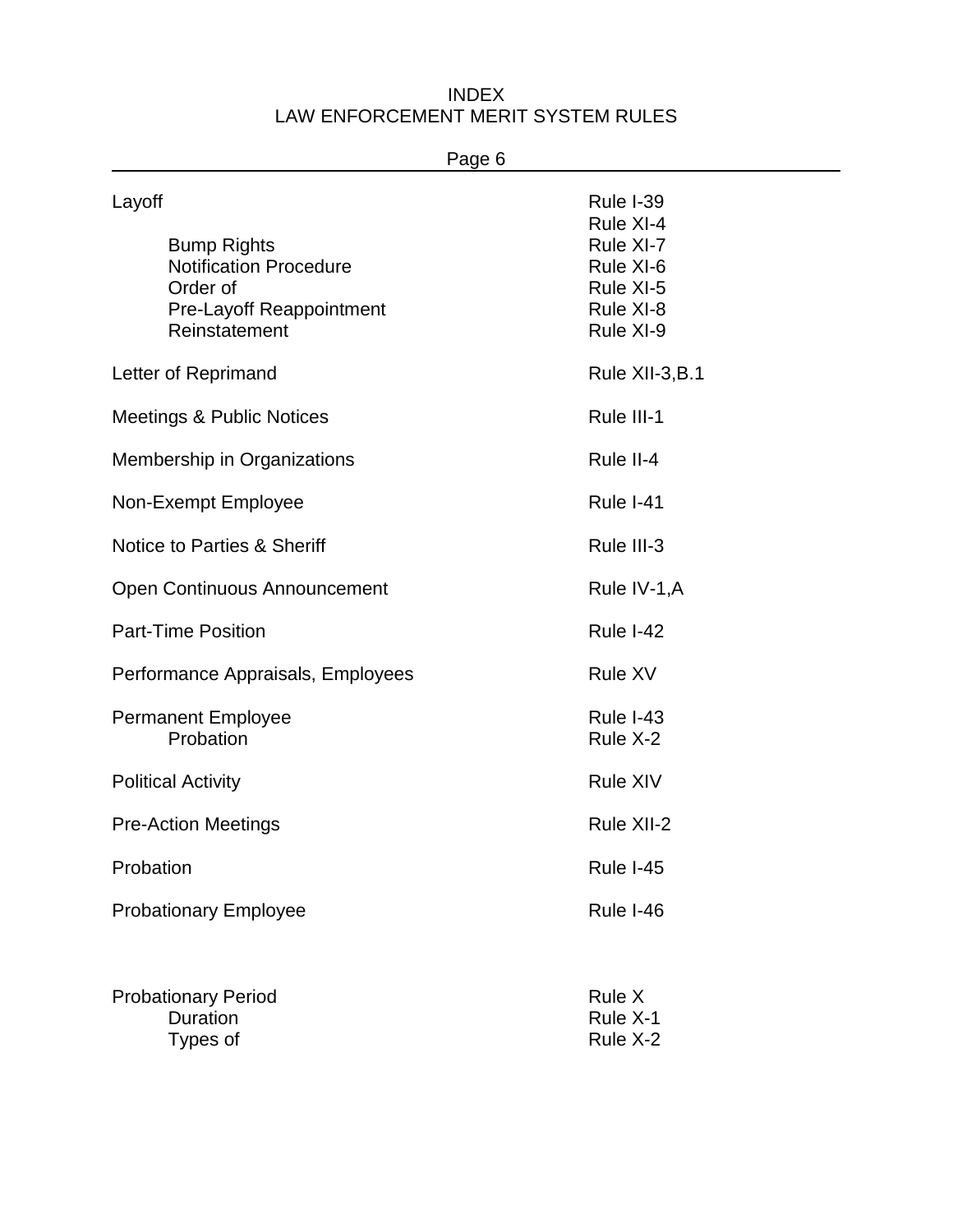| Page /                                                                                                                             |                                                                  |
|------------------------------------------------------------------------------------------------------------------------------------|------------------------------------------------------------------|
| Procedures, Merit System Council<br>Agenda<br><b>Meetings &amp; Public Notice</b><br><b>Minutes</b><br>Notice to Parties & Sheriff | Rule III<br>Rule III-2<br>Rule III-1<br>Rule III-4<br>Rule III-3 |
| Promotion<br><b>Competitive Examinations</b><br><b>Failure of Promotional Probation</b>                                            | Rule I-47<br>Rule VIII-1<br>Rule VIII-2<br>Rule VIII-3, A.1      |
| <b>Purpose of Merit System</b>                                                                                                     | Rule II-1                                                        |
| Reallocation                                                                                                                       | <b>Rule I-49</b><br>Rule IX-3                                    |
| Reappointment                                                                                                                      | <b>Rule I-50</b>                                                 |
| Reassignment                                                                                                                       | Rule I-51<br>Rule VIII-4                                         |
| Reclassification                                                                                                                   | Rule I-52<br>Rule IX-3                                           |
| <b>Recruitment Process</b><br>Internal<br>Rehire<br>Reinstatement<br><b>Removal of Names</b>                                       | Rule V<br>Rule V-4<br>Rule V-4, B<br>Rule V-3<br>Rule V-2        |
| Reemployment                                                                                                                       | <b>Rule I-53</b>                                                 |
| <b>Regular Employee</b>                                                                                                            | Rule I-54                                                        |
| Rehire<br>Appointments<br>Recruitment                                                                                              | <b>Rule I-55</b><br>Rule VII-4<br>Rule V-4, B                    |
| Reinstatement<br>Appointments                                                                                                      | Rule I-56<br>Rule XI-9<br>Rule VII-5                             |
| Recruitment                                                                                                                        | Rule V-3, A                                                      |
| <b>Reprisals</b>                                                                                                                   | Rule II-2                                                        |

# Page 7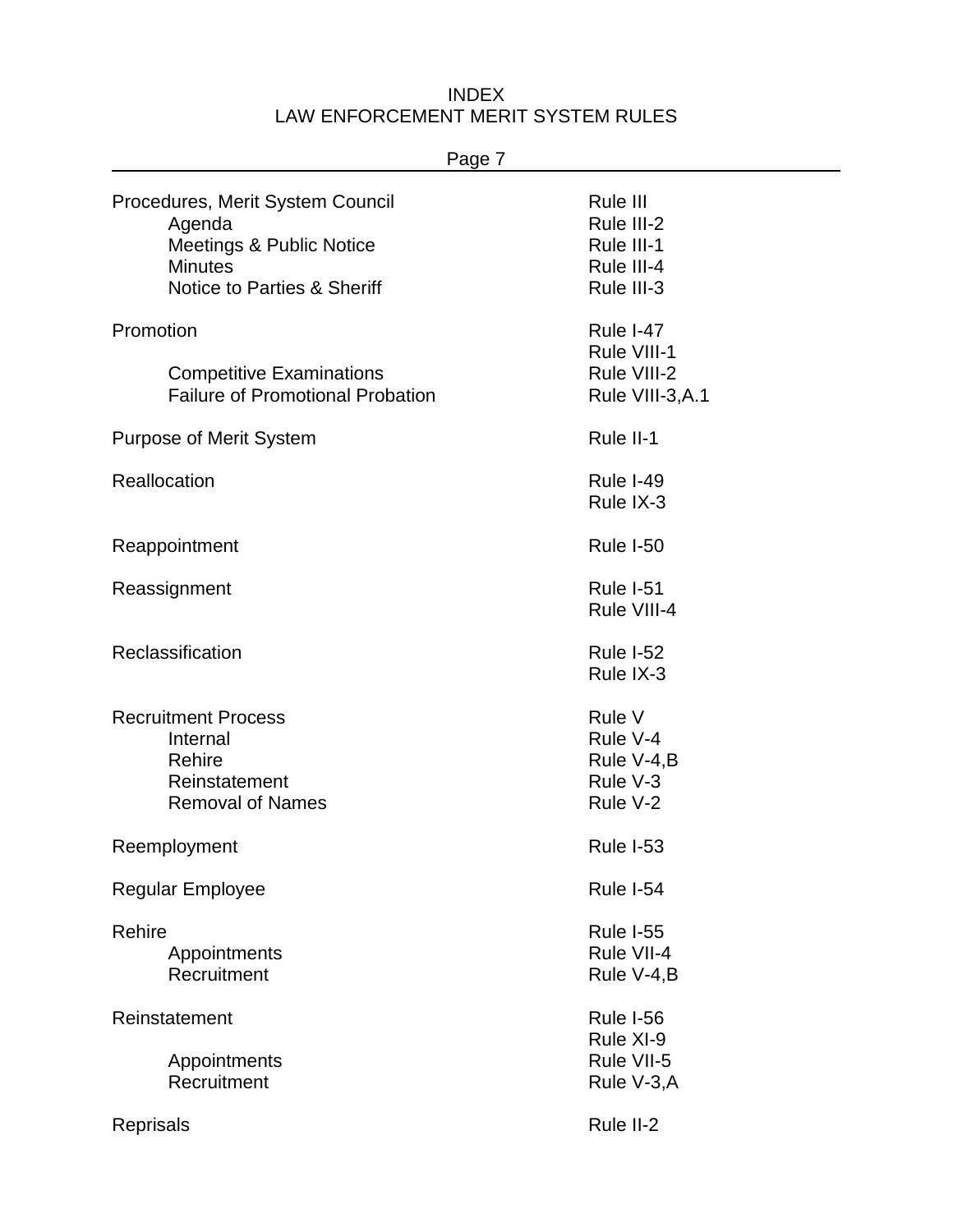| Page 8                                                                                                                                                      |                                                                             |
|-------------------------------------------------------------------------------------------------------------------------------------------------------------|-----------------------------------------------------------------------------|
| <b>Request for Eligible Applicants</b>                                                                                                                      | Rule VI-1                                                                   |
| Resignation                                                                                                                                                 | Rule XI-1                                                                   |
| <b>Resolution</b>                                                                                                                                           | Rule I-57<br>Rule II-3                                                      |
| Respondent                                                                                                                                                  | Rule I-58<br>Rule XIII-4                                                    |
| Selective Criteria                                                                                                                                          | Rule I-59                                                                   |
| <b>Service of Notice</b>                                                                                                                                    | Rule II-5                                                                   |
| Severability                                                                                                                                                | Rule II-7                                                                   |
| Seniority<br><b>Bump Rights</b>                                                                                                                             | Rule I-60<br>Rule XI-7                                                      |
| <b>Special Observation Period</b>                                                                                                                           | Rule XII-5                                                                  |
| Subpoena                                                                                                                                                    | Rule XIII-4,D                                                               |
| Suspension                                                                                                                                                  | Rule I-61<br>Rule XII-3, B.2                                                |
| <b>Temporary Employee</b>                                                                                                                                   | Rule I-62                                                                   |
| <b>Termination</b><br><b>Initial Probation</b>                                                                                                              | Rule I-63<br>Rule XI-3                                                      |
| <b>Terminations &amp; Layoffs</b><br><b>Bump Rights</b><br><b>Dismissal</b>                                                                                 | <b>Rule XI</b><br>Rule XI-7<br>Rule XI-2<br>Rule XII-3, B.4                 |
| <b>During Initial Probation</b><br>Layoff<br><b>Layoff Notification Procedure</b><br>Order of Layoff<br>Resignation<br><b>Termination for Other Reasons</b> | Rule XI-3<br>Rule XI-4<br>Rule XI-6<br>Rule XI-5<br>Rule XI-1<br>Rule XI-10 |
| <b>Training &amp; Experience Rating</b>                                                                                                                     | Rule IV-6                                                                   |